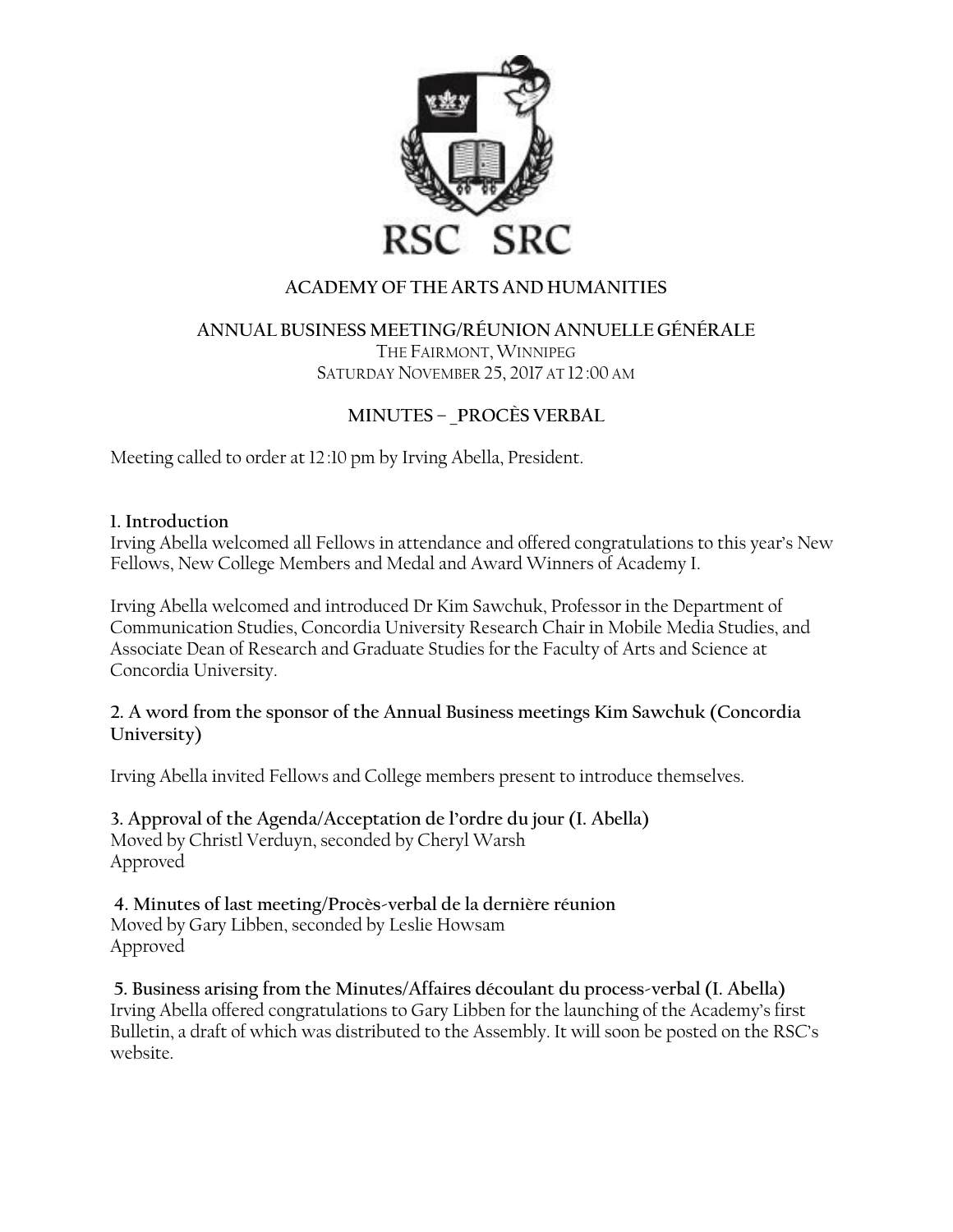Gary Libben noted that the platform developed for the Bulletin is an opportunity to create bridges and invited colleagues to submit short articles.

**6. Report of the Academy President/Rapport du Président de l'Académie (I. Abella)** Irving Abella updated us on the agreement signed three years ago with the Academy of Sciences and Humanities of Israel. Two symposia have been held, the first was hosted by Academy III at Western and the second by Academy I in Jerusalem. The third will be held in May in Montreal, organised by Academy II, as part of the G20 academic meetings.

**7. Crisis in the Humanities Initiative/Initiative sur la crise dans les sciences humaines** Irving Abella reported on the issue of the Crisis in the Humanities. Discussions with university presidents led to a consensus that there is a real problem and to the following suggestions:

- 1. that a task-force/expert panel be initiated by Council;
- 2. that a monitoring system be created, i.e., Divisions would report on the situation in their universities;
- 3. that a follow-up be reported to Council.

Kim Sawchuk noted that, at Concordia, enrolment in the Humanities is in fact up and that it would be useful to look at the data. It is suggested that since continental students tend to no longer go to the UK, one should perhaps tap into that source. Cheryl Warsh noted that 'rebranding' might be necessary to indicate that research in the Humanities is not only theoretical, but that there is a purpose to it. Irving Abella suggested that we look at promising initiatives in different institutions, gather data (without duplicating the work of the Federation), and report to Council.

# **8. Report of the Academy Secretary/Rapport de la secrétaire de l'Académie (G. Jarema)**

Gonia Jarema first expressed her pleasure at having had the honour of working with President Irving Abella and that she is now looking forward to working with President-Elect Jean Grondin.

Gonia Jarema thanked Gary Libben, Editor of the Academy's e-bulletin, for having launched its first issue, which will both increase communication within Academy I and increase our visibility across Academies and the RSC at large.

One of the Secretary's main tasks is to contact Nominating Committee Chairs and to ask them to initiate the process of filling vacant positions in their respective Divisions. Gonia Jarema thanked Ian Lancashire, Jean Delisle and Allan Bell for their work in ensuring that the vacant positions in their committees be filled.

Filling vacant positions in the Division of Arts had posed some difficulty, as both the positions of President and that of Director of the Nominating and Selection of New Members Committees were vacant for 2017-2018. Gonia Jarema is especially grateful to Past President Allan Bell for his important contribution to the task of ensuring a full complement of committee members.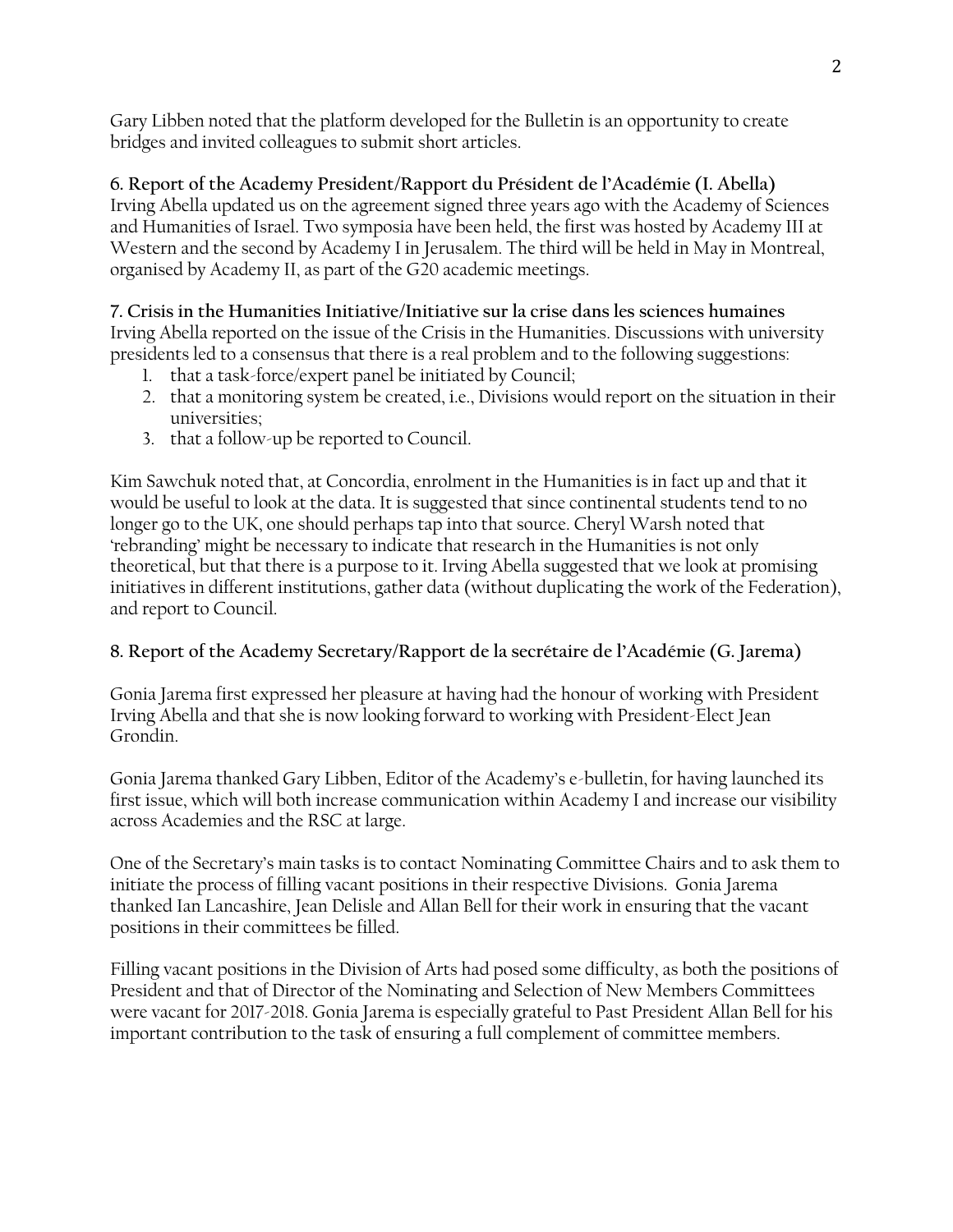### **9. Reports of the Division Directors/Rapport des directeurs des divisions (I.Lancashire/ J. Grondin)**

## **Division 1**

Ian Lancashire opened by thanking the outgoing President, Irving Abella, for his thoughtful support of the Division.

A summary of the report of the Humanities New Fellows Selection Committee (appended below) followed. The current total membership of the Humanities Division is 346 people, two Fellows over last year. Female membership increased to 30%. The distribution of living Fellows across Canada is: 85 members in the West, >200 in Ontario, 21 in Anglophone Quebec, and 20 in the Maritimes.

Upon request, Ian Lancashire briefly detailed this year's selection process of the Committee: in November, Marie-Lyne Renaud sent out an email to the Chair to ensure that the Committee's membership was complete and to begin the process of nominating new members. In February, there was a two-hour conference call following an initial triage of the nominations, and the ranking of the top 16 out of 54 nominations was discussed. Marie-Lyne received a list with the rankings and the Committee's Report, appended below.

The report brings up two important issues: (1) a lack of clarity concerning conflict of interest (should committee members rank candidates from their own institutions?) and (2) the assessment of aboriginal candidates.Their nominations pose a new challenge for some committee members. It is suggested that Selection Committees in all Divisions either always include an aboriginal member or add one when a nomination of an aboriginal candidate is received.

Several recommendations to nominators were offered, such as the need to obtain both institutional backing and the candidate's agreement. These are detailed in the Committee's Report.

# **Division 2**

Jean Grondin voiced his concern about the low number of nominations in Division 1. This year, only 3 new fellows were selected, leaving 2 out of the 5 allotted slots empty (one was thus added to Divison 1 and one to Division 3). During his presidency, francophone universities will be strongly encouraged to sponsor nominations and the RSC will be given more visibility. This will constitute one of the major priorities of his mandate.

The issue of conflict of interest was discussed again, in the light of the report of the Comité de sélection des nouveaux membres, chaired by Jean Delisle. It appears that while in Division 1 committee members who are from the candidate's university withdraw, this is not the case for Division 2. In this division, members withdraw only if the candidate is in the same department, or works with a member of the committee. A more unified policy is thus needed.

Finally, it is suggested that, in view of the low number of nominations—in particular the below annual quota of this and last year's nominations—more than 5 new nominations be allotted in some years.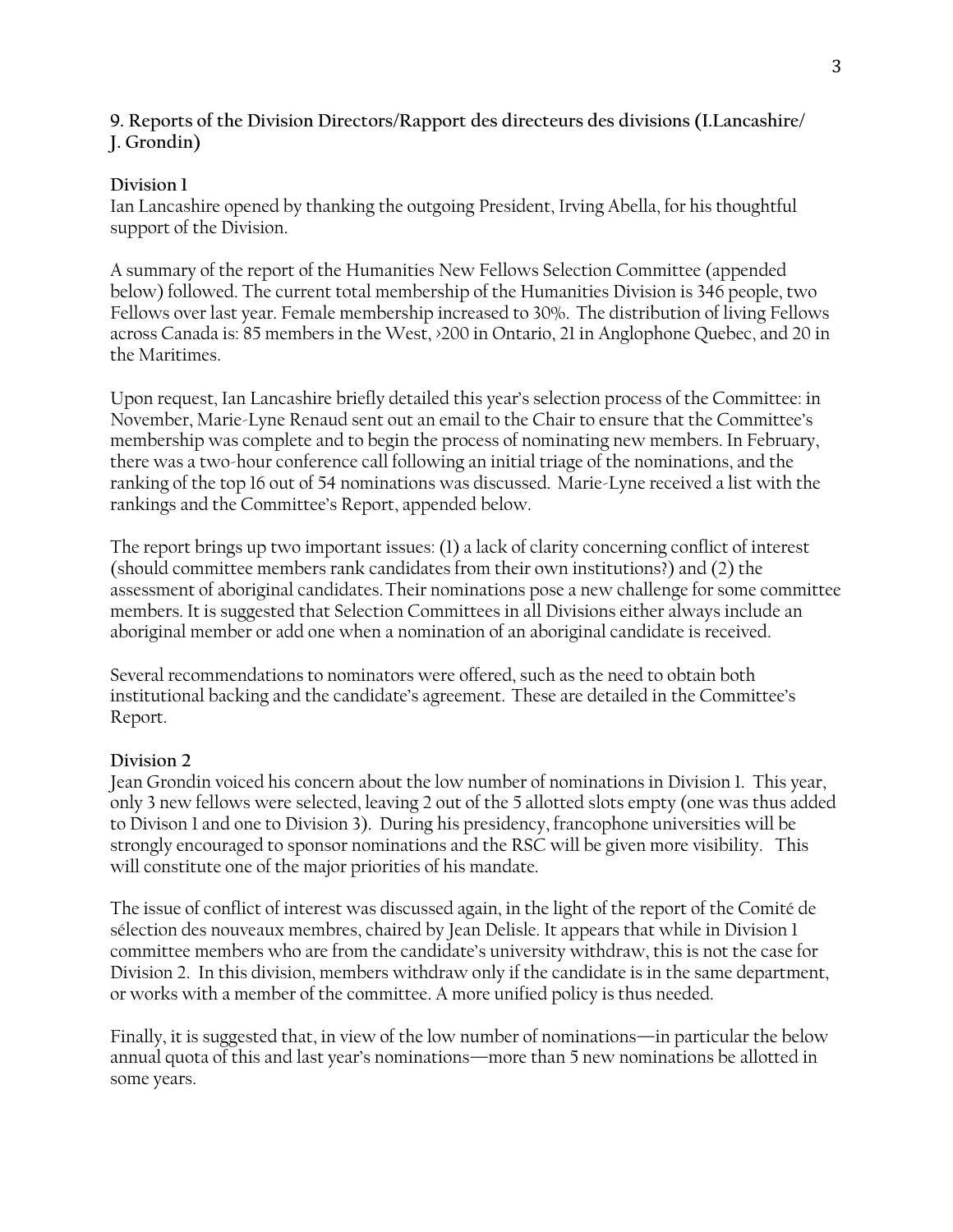### **Division 3**

Allan Bell, Past Director of the Division, has submitted a Report of the Committee for the Selection of New Fellows, appended below. In this report, the Committee voiced a number of concerns and issues relating to the Division. One concern is that membership is largely composed of artists who are academics and who could, in fact, be members of the Humanities or Lettres et science humaines divisions. Practicing artists are disfavoured by the selection process due, in part, to the fact that this non-academic community is not well informed with regard to the RSC, and to the fact that the nomination process is too complex for practicing artists. Christl Verduyn noted that performing artists have a different kind of CV, very much like in the case of indigenous and visible minority candidacies. The question of inclusion of professional journalists who have made exceptional contributions to Canadian society was also raised, and it was suggested that they could be nominated within Academy II. As well, they can be nominated as specially elected fellows.

# **10. Priorities and Program of actions of the Academy (2016-2017) (J. Grondin)**

*a. Bulletin*

Gary Libben urges members to "keep on discussing issues". Irving Abella suggests that a paragraph or two be reserved for a brief report by each Division.

- *b.* Ca*mpus gatherings/rencontres campus*
- *c. Regional gatherings/rencontres régionales* Jean Grondin will strengthen the activities of Division 2 by organizing campus and regional gatherings across Quebec. This will enhance the visibility of the RSC and contribute to boosting the number of francophone nominations.
- *d. Links*

It is proposed that emails of all Academy members be gathered in a directory.

#### *e. Other RSC Academies, international programs, expert panels, College, etc.* Upcoming scientific meetings involving other academies in 2017:

- A meeting will be held in May in Montreal, organised by Academy II (Irving Abella's project).
- A scientific meeting will be held in conjunction with the G7 meeting in Charlevoix, May 22-24, organized by Chad Gaffield on the following themes: (1) the Arctic, (2) digitalization in contemporary society and (3) the disconnect between science and society. This will involve Academies I and II.
- On April 10, Alain Gagnon will organize a meeting on the theme of 'Reimagining Canada' (*Refondation du Canada*), which will be held at UQAM and will involve members from our Academy and Academy II.

# **11. Academy Operational Manual/Manuel d'opération de l'Académie (J. Grondin**

A draft version of the Manual is available for comments. The deadline is the end of December. Christl Verduyn pointed out that she is a member of the Task Force on Governance and offered her help.